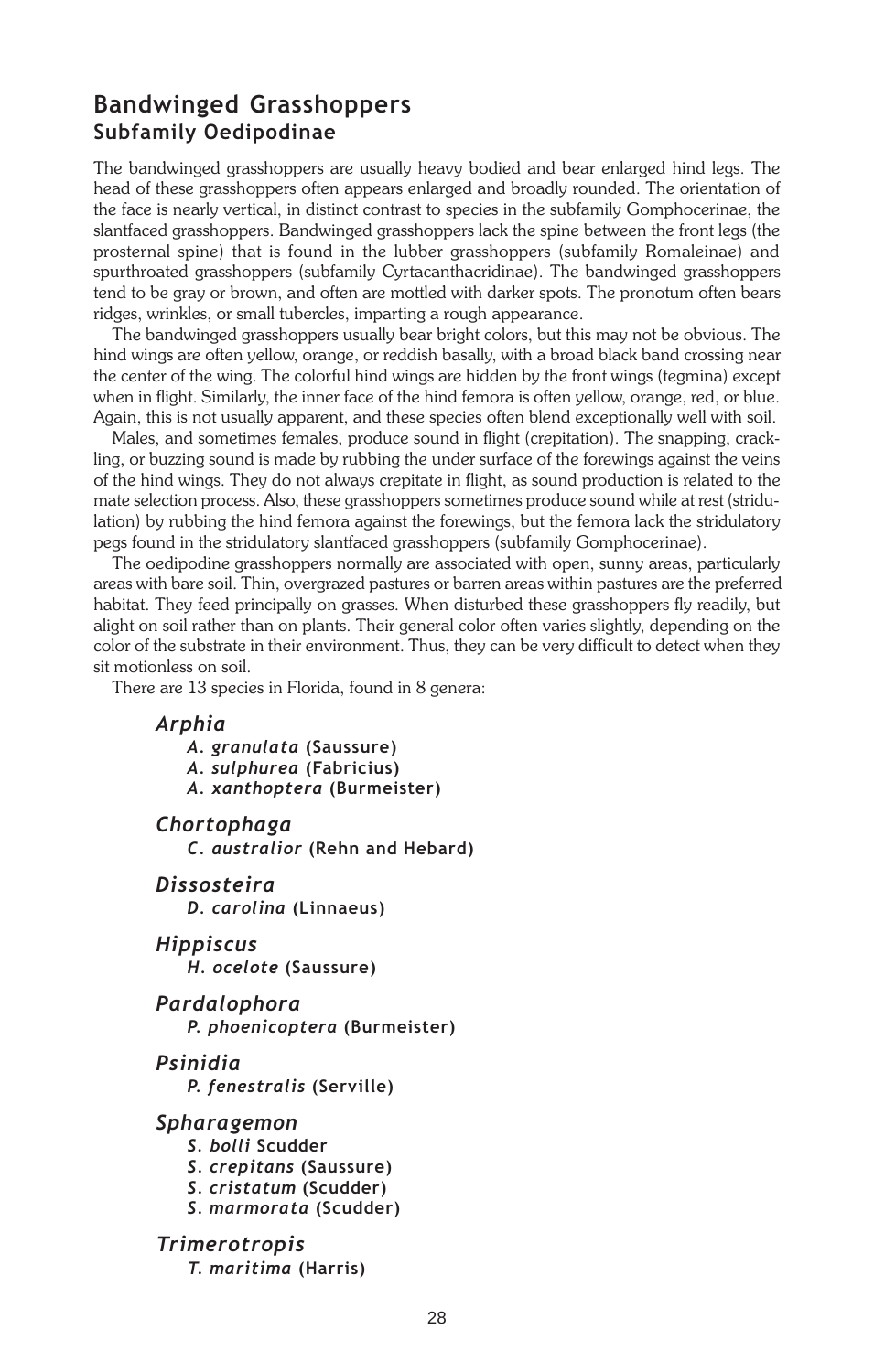

Southern yellowwinged grasshopper (male)

Identification. This is the common Arphia species in Florida. It is light to dark brown, often bearing small dark or black speckles on the forewings and elsewhere. The forewings usually bear a narrow, pale yellow hind margin on the forewings that

## Arphia granulata (Saussure) Southern yellowwinged grasshopper



forms a dorsal yellow band when the wings are held at rest. In the field, the most distinctive feature of this grasshopper's appearance is the bright yellow hind wings. The hind wings also are marked with a curved black band. The hind tibiae are yellowish basally, with a black band separating the basal third of the tibia from the second third. The distal two-thirds of the hind tibiae are mostly pale or yellowish, but often contain some additional dark coloration. This portion of the tibiae is not usually mostly or entirely black, however. The dorsal median ridge on the pronotum is slightly, but distinctly, elevated. The length of males is  $27-33$  mm, whereas females measure about 30-35 mm.

Distribution and Ecology. Arphia granulata can be observed throughout most of the year in north Florida, and both adults and nymphs have been collected during the winter in South Florida. Presence of the adults is readily apparent because they make short, noisy flights in which they produce a crackling sound (crepitation) and flash their brightly colored wings. This grasshopper is found throughout Florida, and the southeastern states from Mississippi to North Carolina. It inhabits brushy fields, open woods, roadsides and, to a lesser degree, grasslands.

## Arphia sulphurea (Fabricius) Sulfurwinged grasshopper

Identification. This species greatly resembles Arphia granulata, but is rare in Florida. It is pale brown to dark brown, often bearing a narrow, pale yellow stripe on the hind margin of the forewings that forms a distinct dorsal stripe on the forewings when the insect is at rest. A sprinkling of darker spots often occurs, especially in the forewings. The hind wings are yellow basally, with a curved black band crossing the wing, and the wing tip dusky. The hind tibiae are yellow basally, with a black ring separating the basal third from the second third, and the distal region variable. Adult males measure 23-31 mm in length, females 28-38 mm.

**Similar Species.** Sulfurwinged grasshopper is distinguished from the other two Florida Arphia species by the shape of the ridge (frontal costa) at the center of the grasshopper's face.



Face of Arphia sulfurea (left) and A. granulata and A. zanthoptera (right).

In A. sulphurea, the ridge narrows markedly above the antennae, sometimes being as little as one-half the width of the ridge lower on the face. In contrast, A. granulata and A. xanthoptera have a facial ridge that is only slightly narrowed.

Distribution and Ecology. This species is widely distributed in North America east of the Great Plains. However, it apparently is rare in Florida, having been collected only in northern Florida, and only infrequently. The normal habitat is open pine woods containing scrub oaks. It overwinters in the nymphal stage, so adults are common in spring and early summer.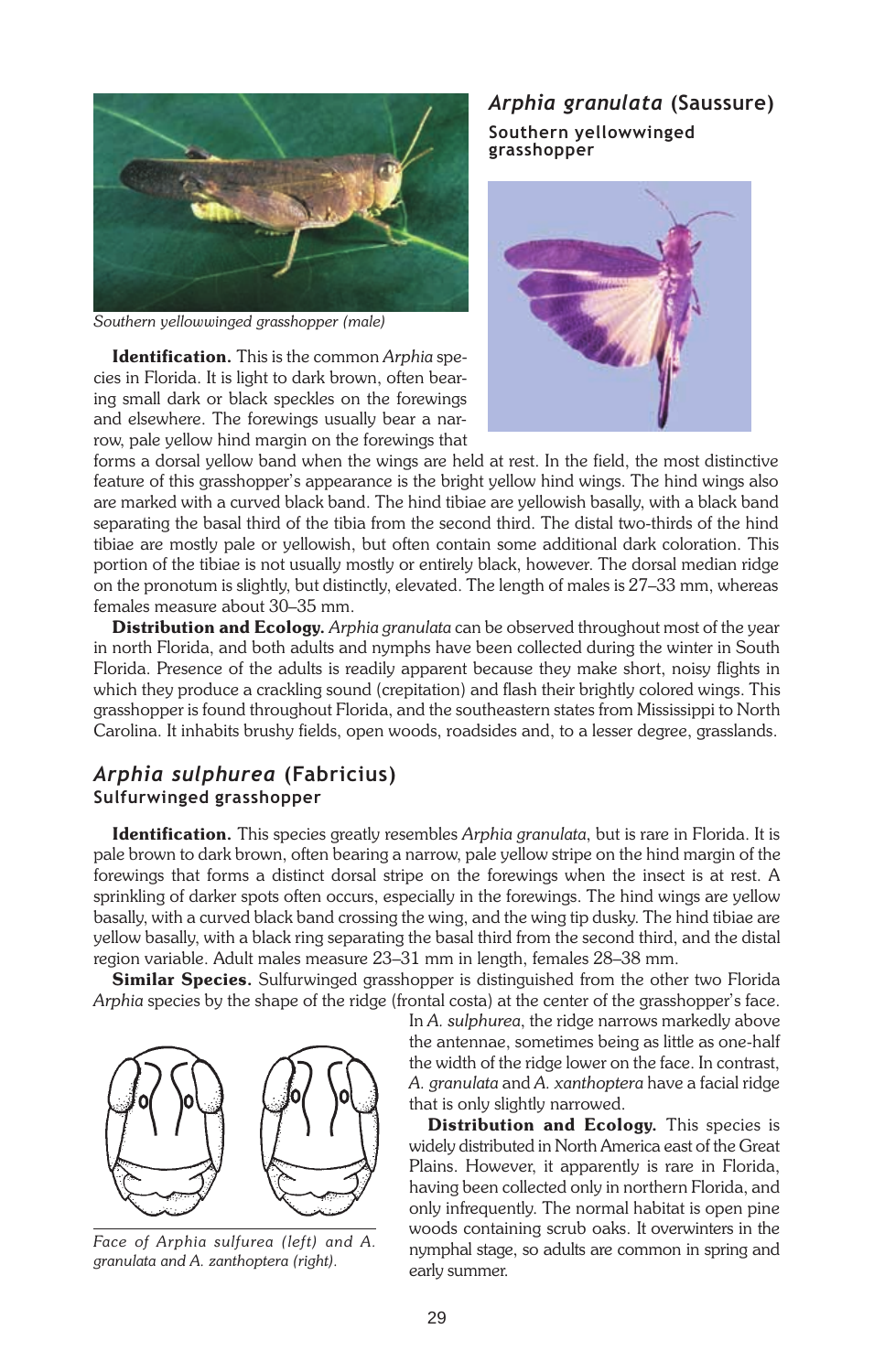

Autumn yellowwinged grasshopper (female)

Identification. This is the largest of the Arphia species found in Florida, and its large size is a distinguishing characteristic. It has a brown to blackish body with yellow (sometimes orange) hind wings that are marked with a curved black band crossing the wing. The forewings are uniformly colored

## Arphia xanthoptera (Burmeister) Autumn yellowwinged



brownish to blackish. The ridge (frontal costa) at the center of the face does not narrow markedly above the antennae. The dorsal median ridge on the pronotum is strongly elevated and arched. The tibiae are mostly dark, including the distal region, with a pale ring in the basal quarter. Males of A. xanthoptera measure 31-38 mm, 36-46 mm in females.

Similar Species. The dorsal median ridge on the pronotum of A. xanthoptera is distinctly elevated and arched, and this serves as the most reliable diagnostic feature to separate it from other Arphia species. The dark distal region of the tibiae is not entirely consistent, but a fairly reliable character to separate A. xanthoptera from A. sulphurea, and especially from A. granulata. The forewings of A. xanthoptera lack the distinct yellowish stripe that is common on the other Florida Arphia.

Distribution and Ecology. This species occurs in the autumn in northern Florida, but is absent from the peninsula south of Orlando. It occurs widely in the United States east to western Nebraska and Oklahoma. The habitat of A. xanthoptera includes weedy borders of cultivated fields, brushy fields, and open woods.



### Chortophaga australior Rehn and Hebard Southern greenstriped grasshopper

Southern greenstriped grasshopper (females)

Identification. There are two color forms present in this species, a green form and a brown form, with intermediates found in both sexes. The principal difference between forms is found in the coloring of the head, thorax, and outer face of the hind femora. The median ridge on the pronotum is slightly elevated. An X-



shaped mark is present on the dorsal surface of the pronotum in the brown forms. The leading edge of the forewings is marked with 2-3 large green or light brown spots, with the balance of the forewings colored dark brown. The most important distinguishing character of this species is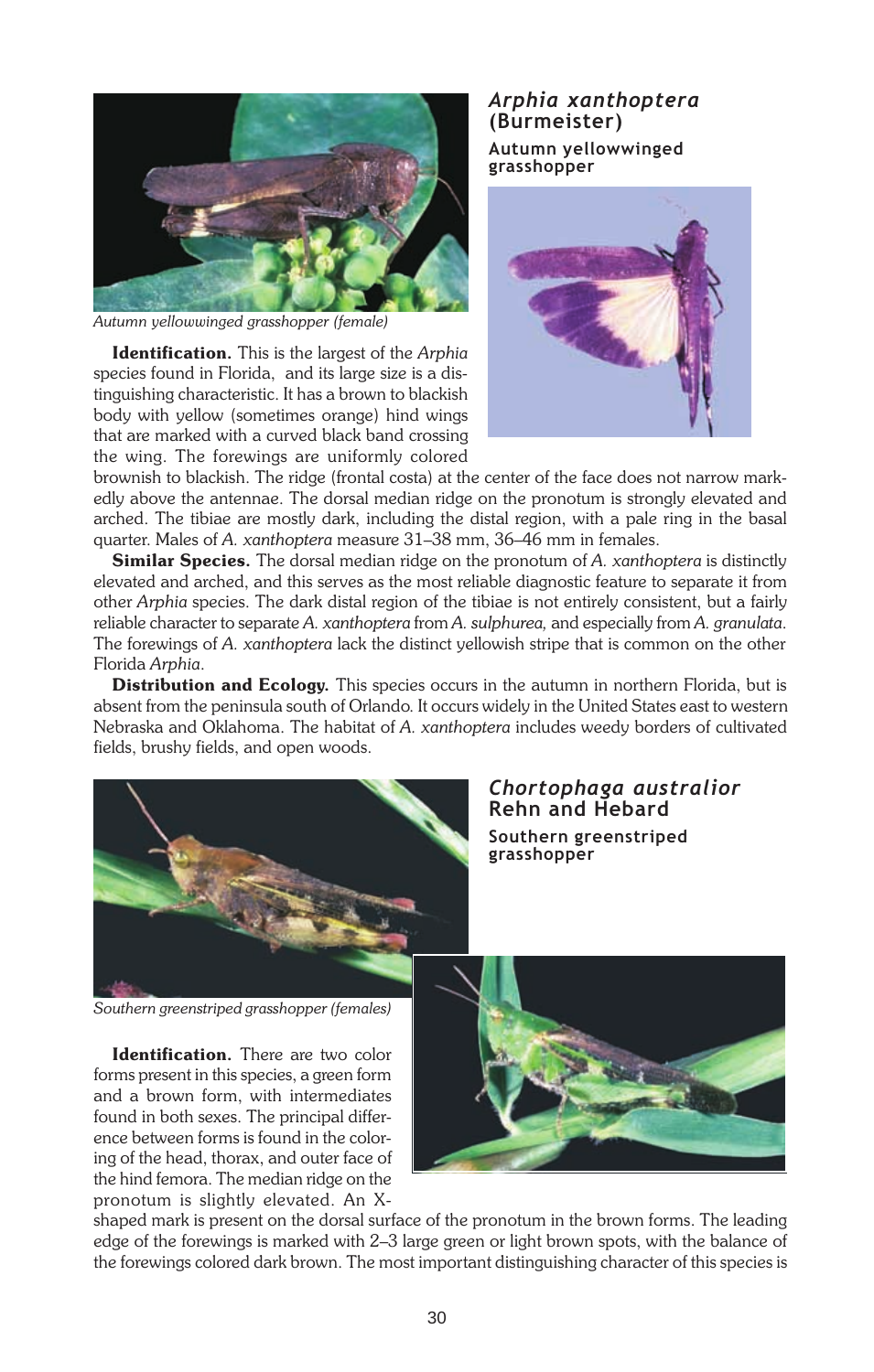

Southern greenstriped grasshopper

the color of the hind wing. Unlike Florida's other bandwinged species, southern greenstriped grasshopper lacks a bold, black, transverse band on the hind wing. The black band is present, but greatly muted, reduced to no more than a smoky area in many individuals. Similarly, the yellow in the basal area of the hind wing is muted to absent. The upper surface of the hind femora usually is marked with about 3 large dark spots; the central or largest spot is triangular when viewed from above. The hind tibiae are brown or bluish green. Males measure  $21-25$  mm in length, females  $29-33$  mm.

Distribution and Ecology. The range of southern greenstriped grasshopper is Florida and adjacent southeastern states. It is found throughout Florida in open

areas, but not in wooded sites. Favored habitats are old fields, heavily grazed pastures, and edges of crop fields and roadways.



Carolina grasshopper (female)

Identification. The color of Carolina grasshopper varies from yellowish gray to reddish brown, and it often bears numerous small dark spots over most of its body. A sharp ridge is found dorsally on the pronotum. The hind wings are black except for a marginal yellowish band Dissosteira carolina (Linnaeus) Carolina grasshopper



and smoky gray wing tips. The black hind wings serve to distinguish this species from all other Florida grasshoppers. The hind tibiae are yellow. The males measure 37–42 mm in length, the females 42–48 mm.

**Distribution and Ecology.** Carolina grasshopper is a strong flier, and is often seen hovering or in the zigzag, fluttering flight of courtship. It is easily mistaken for a butterfly when in flight. It is associated with barren soil such as dirt roadways and fallow fields. This species occurs in northern Florida and widely throughout the United States.



Wrinkled grasshopper (male)

### Hippiscus ocelote (Saussure) Wrinkled grasshopper

**Identification.** This is a large, heavybodied species. It is gray and brown. The pronotum is usually rough or wrinkled, which is the basis of the common name. The pronotum often has a light X-shaped mark dorsally on the pronotum, especially on males. The forewings bear large dark spots and light bands; the latter con-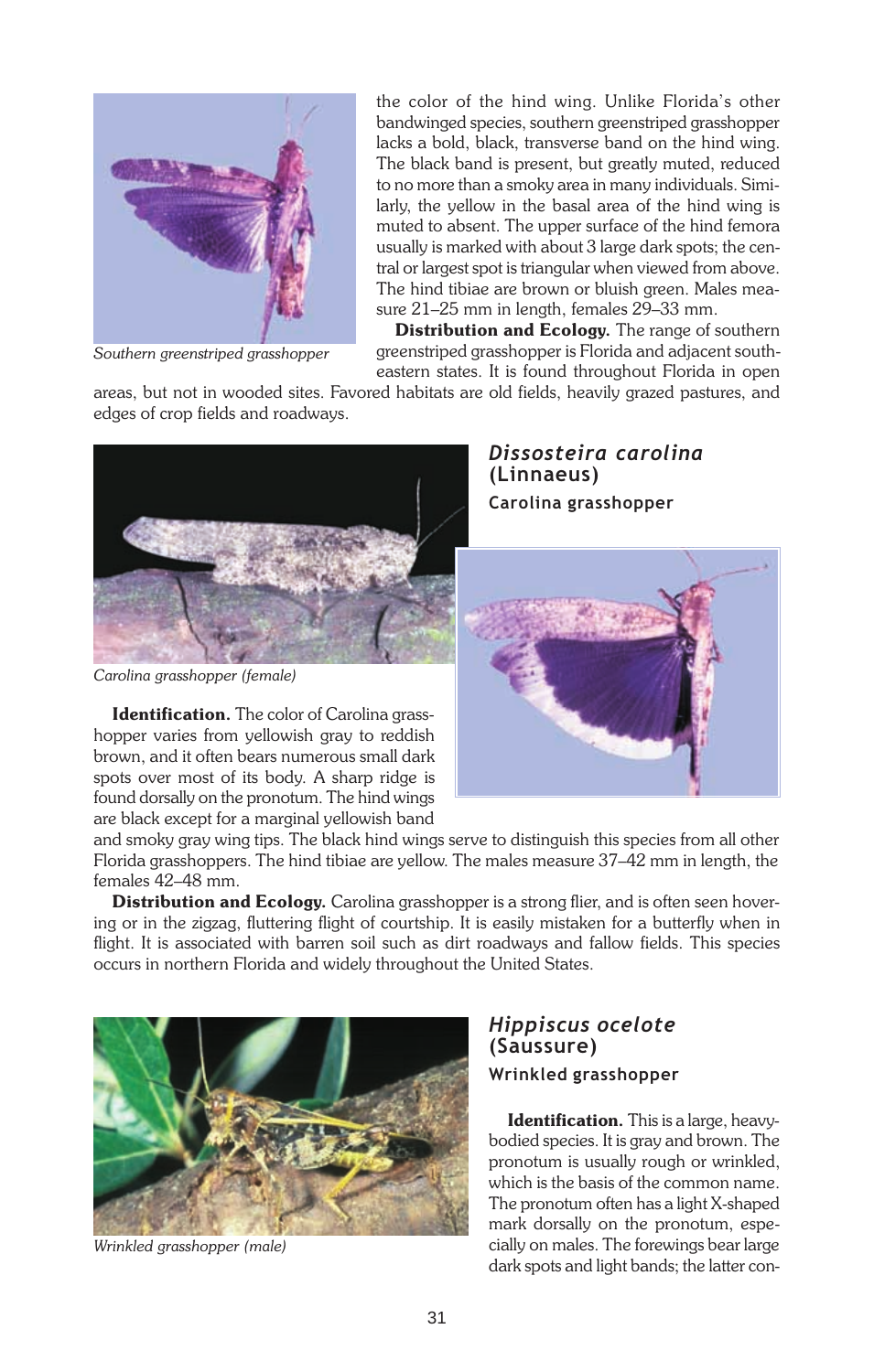

verge at the tips to form a light-colored "V" dorsally when the wings are closed. The hind wings are usually pale pinkish or orangish basally, but sometimes tend toward yellow. The hind wings also have a broad dark band centrally, but with the tip poorly pigmented. The hind tibiae are yellow. Males measure 28–36 mm in length, females 39-44 mm.

Distribution and Ecology. Hippiscus ocelote usually is found in pastures with thin or low-growing grass. It feeds on grass, and is an occasional pasture pest in Florida. Females are poor fliers, but males are active. This species is found in northern Florida, and occurs widely east of the Rocky Mountains.

Wrinkled grasshopper



Pardalophora phoenicoptera (Burmeister) Orangewinged grasshopper





Orangewinged grasshopper (Above left: male. Above right: female.)

**Identification.** This is a large, gray and brown grasshopper with large dark spots on the forewings. The forewings also bear a light brown or gold diagonal line that forms a "V" when the grasshopper

is viewed from above. Some individuals bear an infusion of green on the head, thorax, and hind femora. The basis of the common name is the bright orange or rose-colored hind wing, which also bears a broad, curved black line crossing centrally. The distal portion of the hind wind is smoky. The inner face of the hind femora are bright blue and orange. The hind tibiae are orange. The males of this grasshopper measure 36-42 mm, females 45-55 mm.

Distribution and Ecology. This species occurs throughout Florida and the eastern United States. It is obvious early in the season because the nymphs overwinter, and the adults are present in the spring, when few other grasshoppers are mature. Orangewinged grasshopper prefers an open habitat such as old fields and sandy areas, but may also be found in tall grass, brush, and wooded areas if plant density is low. The male is an active flier, the heavy-bodied female tending to remain on the soil. Sound production may occur on the ground (stridulation) or in flight (crepitation), but this is not a particularly noisy species.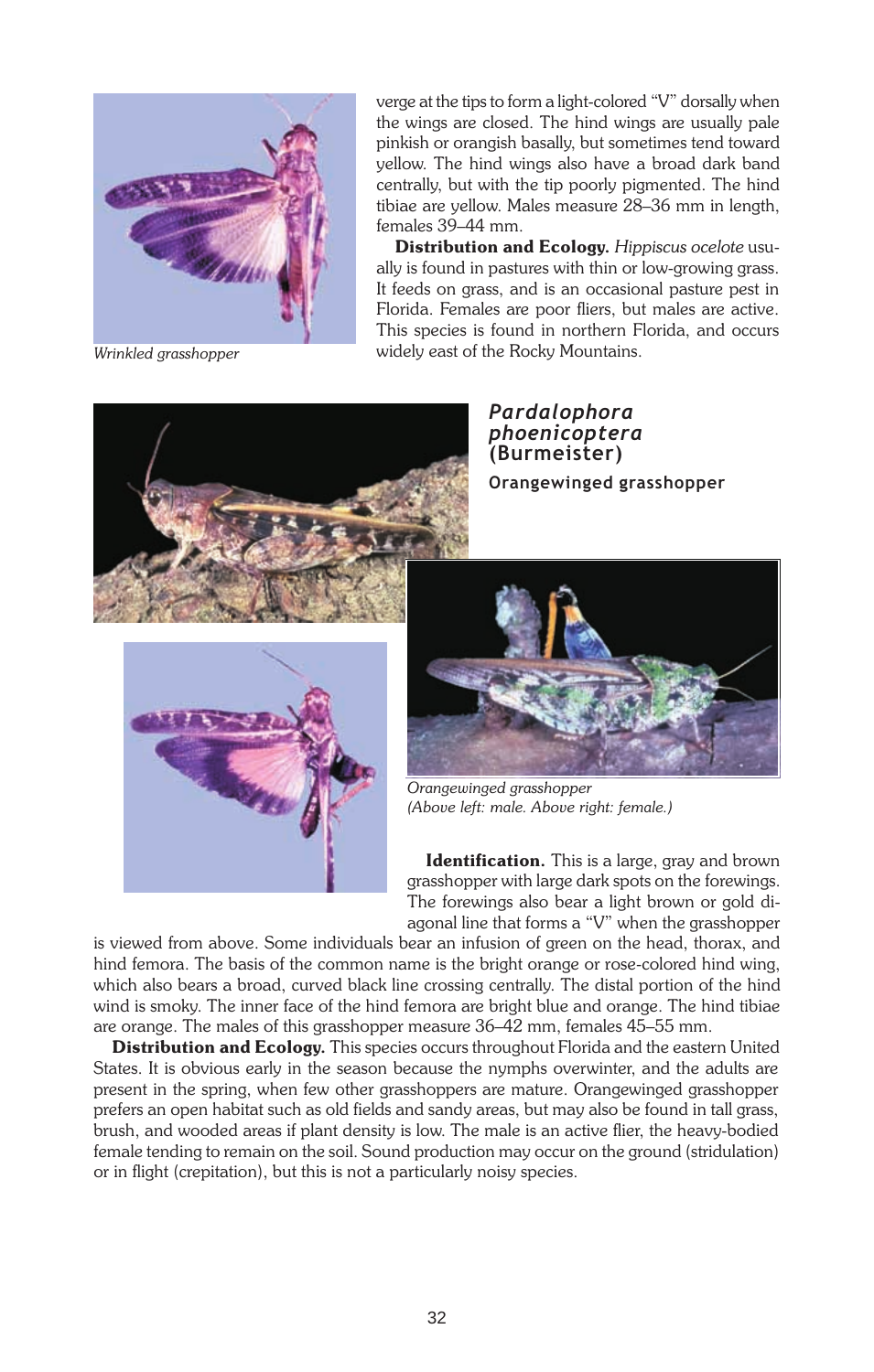

Longhorn bandwinged grasshopper (female)

Identification. This small, thin-bodied species is distinguished principally by its relatively long antennae. The antennal segments are somewhat flattened and the basal segments slightly larger. The general color of P. fenestralis is usually gray and brown, but ranges from yellowish to blackish; its

Psinidia fenestralis (Serville) Longhorn bandwinged grasshopper



overall color tends to match its habitat. A narrow yellowish stripe runs from the back of the eye onto the prothorax. The leading edge of the forewings tends to be marked with alternating light and dark spots. The hind wings bear an unusually wide, curved black band centrally. The basal region of the hind wings is usually orange, but sometimes rose or yellow. The distal portion of the hind wing is variably smoky or partially blackened. The hind tibiae are yellowish but bear a black band. The body length is 20–27 mm in males, 26–33 mm in females.

Distribution and Ecology. This species is found throughout Florida, and the United States east of the Mississippi River. Its habitat is open grassy areas, and specifically barren patches of sand within this general habitat. When disturbed, these grasshoppers fly only a short distance and alight on bare soil, where they blend in remarkably well with the background, becoming almost invisible. Males sometimes crepitate while flying. Adults or nymphs can be found throughout the year.



Boll's grasshopper (female)

**Identification.** Boll's grasshopper is a grayish or reddish brown species, often covered with minute dark spots that blend together on the forewings to form diffuse, broad, transverse bands. The hind

## Spharagemon bolli Scudder Boll's grasshopper



wings bear a curved, black transverse band centrally, are pale yellow basally, and transparent or smoky distally. The dorsal ridge of the pronotum is slightly elevated. The outer face of the hind femora are weakly or indistinctly banded, but the inner face bears alternating black and pale yellow bands. The hind tibiae are yellowish basally and reddish orange distally, with a narrow black band separating the yellow and orange. The length of the males is 30-34 mm, and females measure 35–45 mm.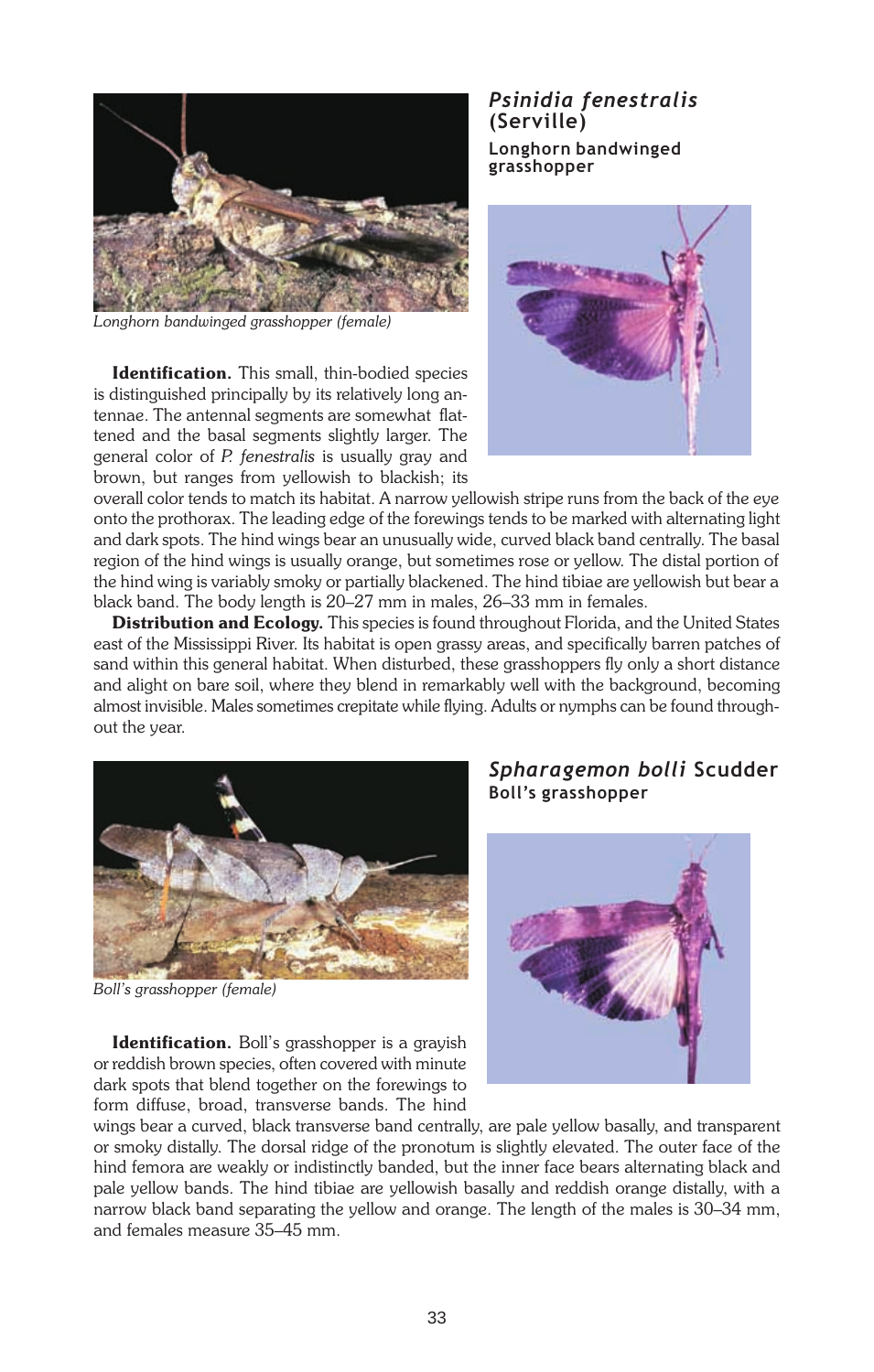**Similar Species.** The narrowness of the black band on the hind tibiae is useful in separating this species from the similar Spharagemon crepitans, which has a broader black tibial band.

Distribution and Ecology. Although this species is found widely in the United States, from the Atlantic Ocean to the Rocky Mountains, in Florida it is known only from the northwestern Panhandle region. The preferred habitat is open, sunny woods, although sometimes it is found along the margins. Males crepitate and stridulate frequently, and frequently hover about one meter above the ground while displaying.



Crepitating grasshopper (female)

Identification. This grayish brown or reddish brown grasshopper occasionally has diffuse, broad dark bands across the forewings, but usually they are lacking. The hind wings are pale yellow basally, but are crossed by a wide, curved black band. Dis-

## Spharagemon crepitans (Saussure)

Crepitating grasshopper



tally, the hind wing is smoky or colorless. The medial ridge of the pronotum is slightly elevated. The hind tibiae are yellowish basally and reddish orange distally, with a broad black band centrally. The length of males is 30–34 mm, females 37–42 mm.

Similar Species. The transverse black band of the hind wing is wider, and located more centrally, than the corresponding band in Spharagemon bolli. The width of the black band on the hind tibiae is similar to the width of the orange distal portion, considerably wider than in S. bolli, a very similar species.

**Distribution and Ecology.** Crepitating grasshopper is confined almost entirely to Florida, although a few specimens have been collected from southern Georgia. It occurs widely in the state, and has been collected from diverse habitats. Surprisingly, it may be found in oak woods in shaded areas not typically inhabited by grasshoppers.



Ridgeback sand grasshopper

Identification. This grayish or brownish grasshopper is heavily mottled with black spots. The speckling on the forewings can be aggregated into irregular transverse bands and black wing tips. The sharp ridge found dorsally on the pronotum is higher Spharagemon cristatum (Scudder)

Ridgeback sand grasshopper



than any other Florida species. The hind wings of ridgeback sand grasshopper are yellow basally, with a curved black band centrally, and a colorless or smoky wing tip. The hind femora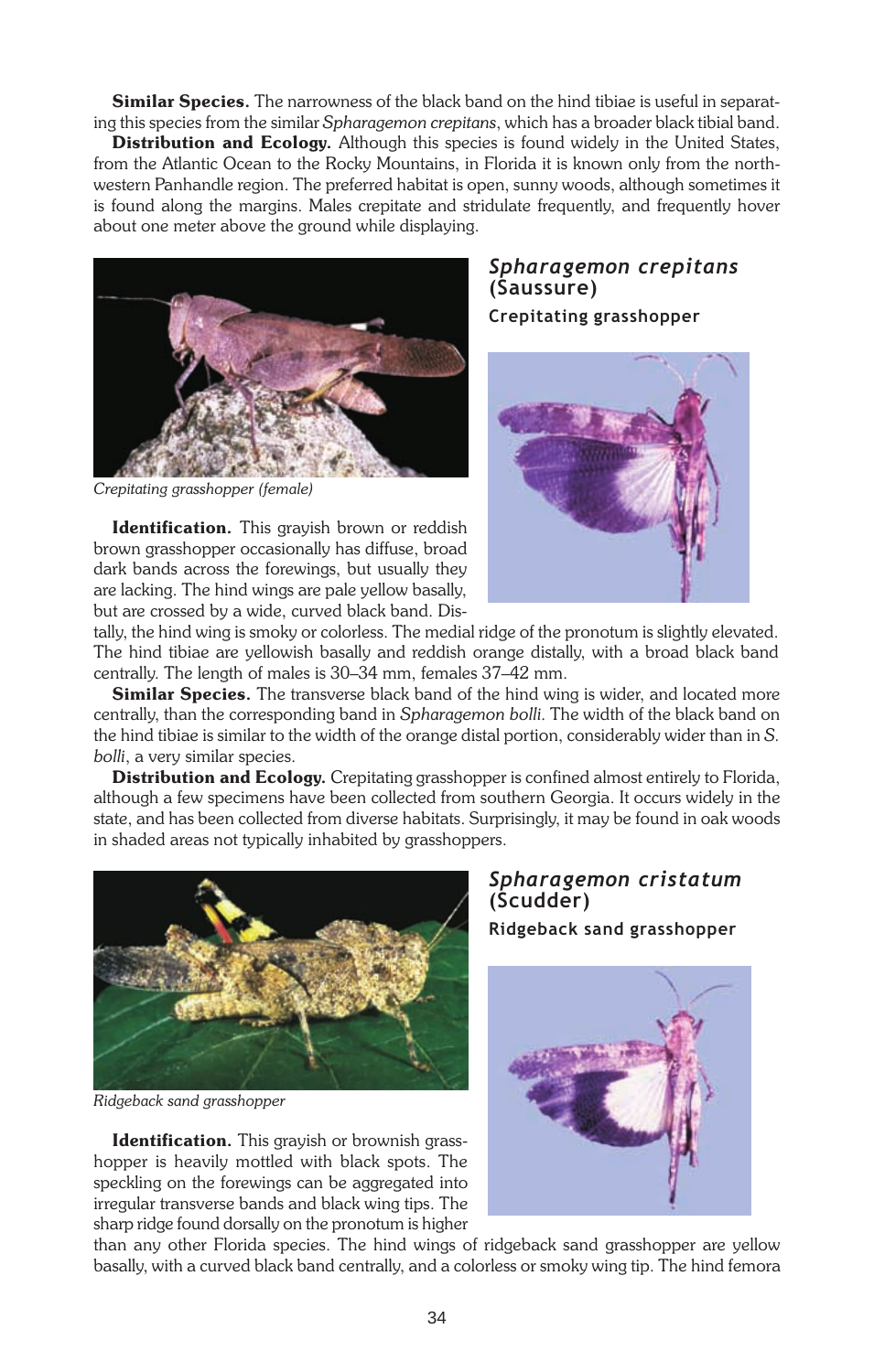are speckled brown on the outer face, but the inner face bears alternating bands of black and yellow. The hind tibiae are pale yellow basally, but principally dark orange or red. The body length is 29-39 mm in males, 34-45 mm in females.

**Similar Species.** The only other species that have nearly such an elevated pronotal ridge are Dissosteira carolina, Carolina grasshopper, and Arphia xanthoptera, autumn yellowwinged grasshopper. However, D. carolina has black hind wings, and A. xanthoptera is uniformly dark, so they are readily distinguished.

Distribution and Ecology. Ridgeback sand grasshopper is found throughout northern Florida south to about Orlando. It also occurs in adjacent southeastern states and in the southern Great Plains. The common habitat is fallow crop fields, old fields, margins of woods, and sandy roadsides.



Marbled grasshopper (female)

Identification. Marbled grasshopper is gray and brown, but has well-marked, blackish transverse bands on the leading edge of the forewings that merge into a solid black trailing edge. The hind wings of S. marmorata bear an unusually wide, curved Spharagemon marmorata (Scudder) Marbled grasshopper



black band centrally. The basal region of the hind wings is orange-yellow or dark yellow. The distal portion of the hind wing is smoky or partially blackened. The hind tibiae are orange or red, with a pale yellowish ring basally. The body length of marbled grasshopper is 26–31 mm in males, and 27–35 mm in females.

**Similar Species.** The banding pattern of the forewings helps distinguish this species from Psidinia fenestralis, a co-occurring species in sandy habitats. Tibia color also serves to distinguish S. marmorata from P. fenestralis, the latter species having yellow and black hind tibiae.

**Distribution and Ecology.** Marbled grasshopper can be found throughout Florida. It also occurs in adjacent states, along the east coast to New England, and in the United States and Canada surrounding the Great Lakes. This species frequents open, sandy areas. Sand dunes along beaches, disturbed areas of pastures, and sunny, sandy areas of open woods commonly are inhabited by this species. Males crepitate loudly during their lengthy, zigzag flights. While on the ground they also stridulate and make complicated leg-lifting movements as part of their courtship ritual. These grasshoppers can often be found throughout the year in Florida.